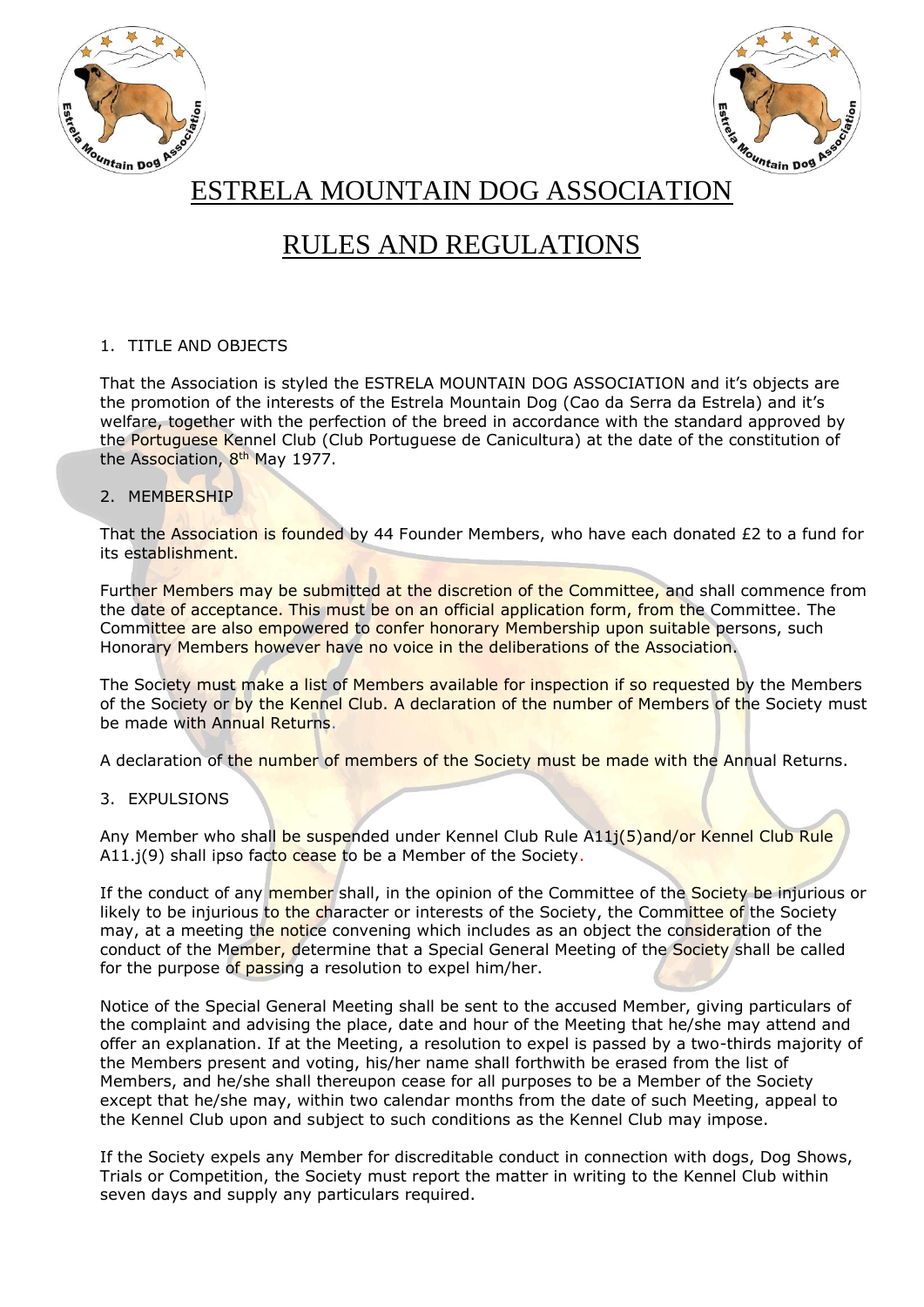



That the entire Management of the Association is in the hands of the Committee which shall comprise of a maximum of twelve, together with such ex-officio Members included under rule 5. Those eligible for nomination and re-election to Committee, if duly elected will serve for a term of three years. Voting for Committee shall be by postal ballot as set out in Rule 9. at the end of a Committee Members term of office (unless they wish to retire before serving out their normal term) they shall be eligible for re-election. Candidates for election must have signified their willingness to serve if elected, must have been paid up Members for at least 12 months in their present membership, from the date of their membership acceptance. No previous membership will be relevant. Must be proposed and seconded in writing, the proposal to reach the Hon. Secretary not later than 14th February, before the AGM.

No person whilst an undischarged bankrupt may serve on the Committee of or hold any other office or appointment within a Kennel Club Registered Society (KC mandatory rule as of 1<sup>st</sup> July 1995).

The Committee may constitute Sub-Committee for special purposes at it's discretion. In the event of any vacancy occurring on the Committee after the annual election the Committee may fill the vacancy at it's own discretion, in which case the co-opted member shall serve only until the next AGM when he/she may stand for election.

Minutes shall be kept of all Committee Meetings, at which five (one of which shall be one of the Officers) shall constitute a quorum. The Minute Book shall be open to inspection at all Meetings of the Association.

Minimum notice to convene a Committee Meeting shall be seven clear days with an Agenda and Minutes of the previous Meeting. Items for the Agenda will be accepted in writing by the Secretary up to 3 days prior to the date of the Meeting. A register of attendance will be kept and any Committee Member who fails t attend two consecutive meetings shall be required to withdraw from the Committee unless an acceptable valid reason is given.

## 5. OFFICERS

The Chairman, Hon. Secretary and Hon. Treasurer shall be elected for a term of three years by postal ballot as set out in Rule 9. At the end of an Officer's term of office (unless they wish to retire before serving out their normal term) they shall be eligible for re-election. The Committee may appoint any other Officers it may deem expedient from among its own members. The Association may appoint a President and Vice President recommended by the Committee, from among those Members of the Association who have rendered a significant service thereto and to the breed, such appointments being made by a General Meeting of the Association. The duration of Presidency and Vice presidency shall be for three years but is renewable by the Committee for a further term or terms. The number of Vice presidents (excluding Past Presidents) not to exceed 1% of the Association Membership rounded up to the nearest whole number. Suitable persons who are not Members of the Association may be made Hon. President or Hon. Vice President for three years but is renewable by the Committee for a further term or terms. The number of Vice Presidents shall have no voice in the Management of the Association. The General Meeting may also on recommendation of the Committee instruct the latter to invite some suitable personage to become Patron of the Association, at the same time stipulating whether for life or for some other term. The Patron shall have no voice in the Management of the Association.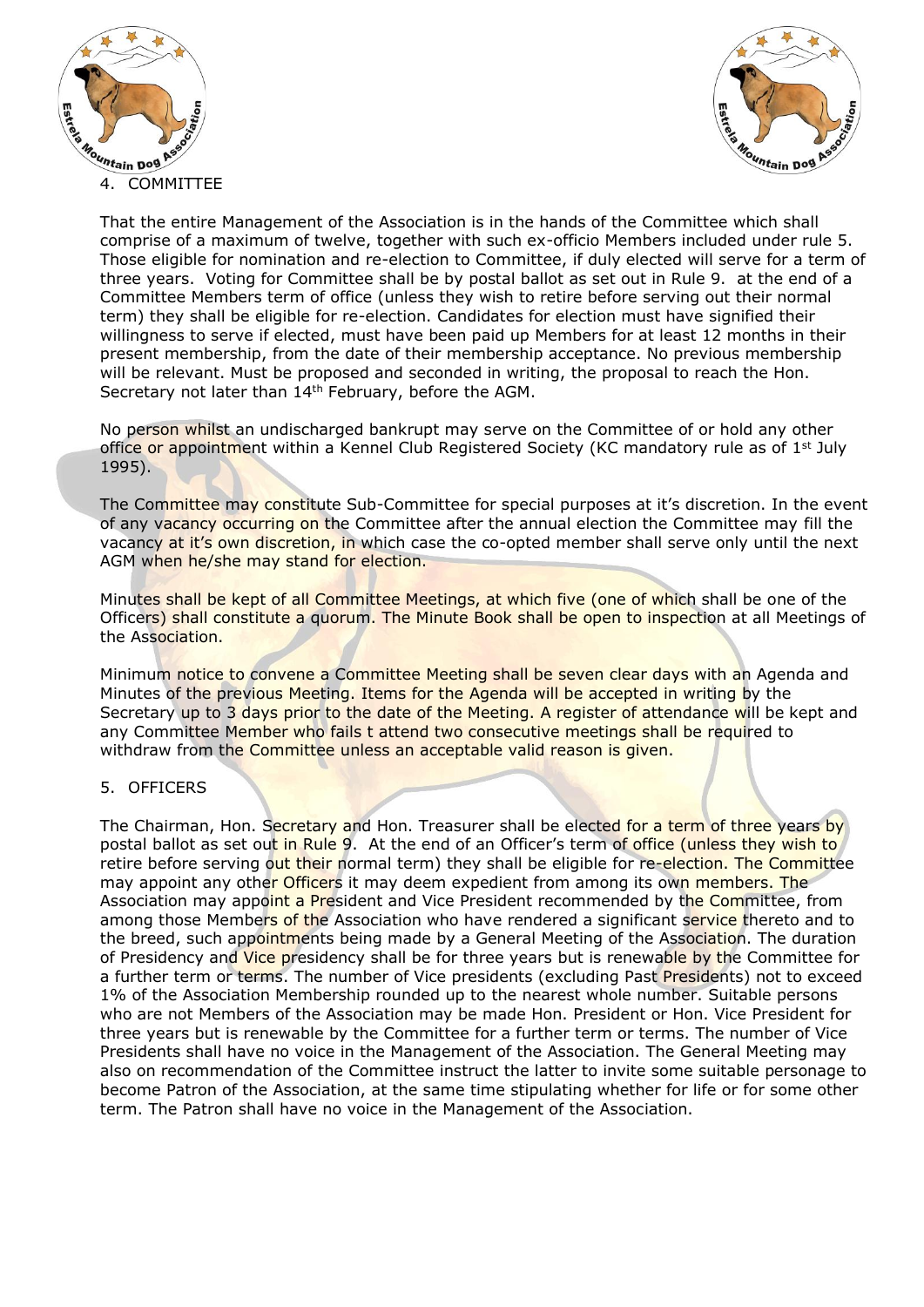



Subscriptions will fall due on the  $1<sup>st</sup>$  January each year. Subscriptions must be received by the 16<sup>th</sup> of February to maintain voting rights at the AGM. For continual membership subscriptions must be received by the 1st April.

Members who have not attained their 16<sup>th</sup> birthday on 1<sup>st</sup> January shall pay £1.50 per annum. New members joining the Association after  $1<sup>st</sup>$  October their membership would run through to the end of the following year.

Reminders and notification of the AGM will be sent out no later than 5th December before the subscription falls due.

The annual subscription shall be such amount as agreed by Members in a General Meeting and notified to the Kennel Club.

No member whose subscription is unpaid is entitled to any of the privileges of Membership and if the Member shall fail to pay outstanding subscriptions by 1<sup>st</sup>April his/her name shall be automatically erased from the Register.

Acceptance back on the Register will be dependent upon a new application.

Once Members have been accepted for Membership, providing they continue to pay their Membership Subscription at the correct time they cannot be refused **renewal** of Membership. With the exception of default on Subscriptions, the only way to remove a Member from the Club's Register is by following the procedure defined.

## 7. ACCOUNTS

The Association's financial year shall be from  $1<sup>st</sup>$  January to  $31<sup>st</sup>$  December..The Accounts of the Society will be certified annually and presented to the Members at the Annual General Meeting. Certification of Accounts must be carried out by one qualified accountant or two unqualified individuals with accountancy experience, unconnected to the committee. The certified accounts will be made available on request to members fourteen days prior to the AGM

A Banking Account shall be opened in the name of the Association into which all revenue of the Association shall be paid and from which withdrawals shall be made on the signature of any two of the Officers of the **Associati**on authorised for the purpose by the Committee and who may not be Business Associates, Husband and Wife or otherwise related.

## 8. ANNUALGENERAL MEETING

That the AGM of the Association shall be held at such time and place as the Committee may appoint, but in the event not later than the last day of May, to receive the Report and Audited Accounts for the previous year to approve or confirm the Auditors and election of Officers and Committee and for general business. **(the accounts are not finalised until the members have approved them)**

Items for the AGM will be accepted in writing by the Secretary not less than 21 days prior to the date of the Meeting. No business shall be transacted at an AGM unless notice thereof appears in the Agenda, with the exception of routine matters or those which in the opinion of the Chairman or the Meeting are urgent.

The Agenda will be circulated at the Meeting unless sent to Members 7 days prior to the Meeting.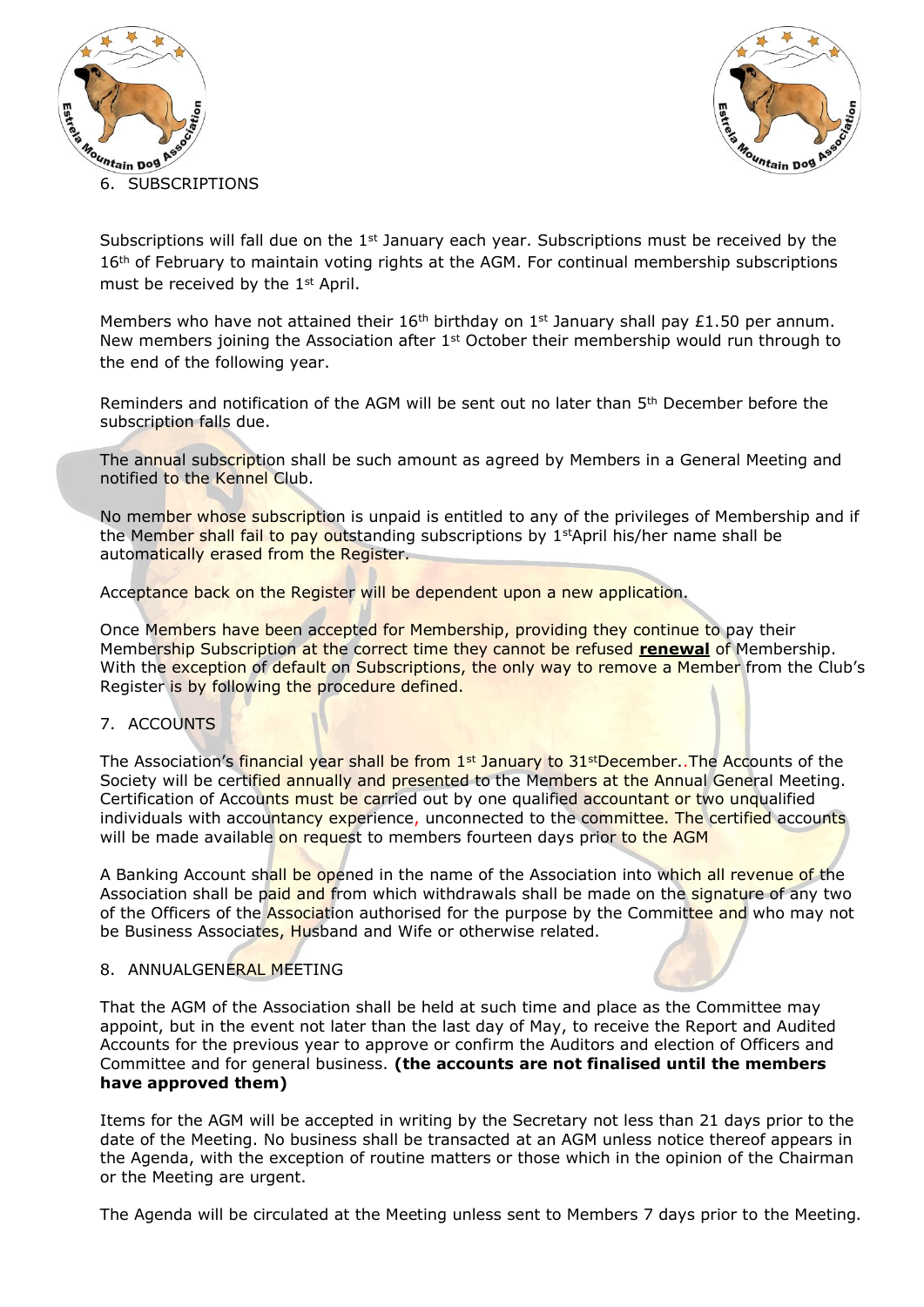



The Committee shall call a Special General Meeting at the written request \*of not less than ten Meuntain pog Resort of the Association, stating the object of such Meeting, which shall be held not more Members of the Association, stating the object of such Meeting, which shall be held not more than 30 days after the request has reached the Hon. Secretary. A Special General Meeting may also be held on the Committee's own initiative without such a request. No business shall be brought before a Special General Meeting other than that named in the notice convening the same.

### **\*either 50% of members or 10 members whichever is the least**

Members shall be given not less than 14 clear days notice in writing of all General Meetings. Notice of the AGM may be given by publication in the Canine press.

#### 9. VOTING

All fully paid up Members aged 16 or over **after 12 months continued membership** shall have one vote at all General Meetings of the Association, joint members being treated as two Members. Such Members as are unable to attend any General Meeting shall be entitled to vote by written proxy given to some Member who is present. Hon. Members and Members, who are under 16 years of age, are not entitled to any vote. In the event of an equal number of votes being given in favour of and against any action, the Chairman shall have the casting vote.

The election of Officers and Committee members shall be by postal ballot. Only members whose subscriptions have been received by the Secretary by the 14<sup>th</sup> February shall be entitled to vote. Independent **Scrutineer** will be elected by the Committee. Ballot papers will be sent to all eligible members by 20th February, to be returned to the Independent **Scrutineer** by 14th March (postmark). The Independent **Scrutineer** shall verify and count the ballot papers; any spoilt ballot papers will not be counted. The certified results shall be retuned by the Independent **Scrutineer** to the Secretary, not less that seven (7) days (by postmark) prior to the date of the Annual General Meeting, in a sealed envelope. The results shall be opened and announced by the Chairman, at that year's Annual General Meeting.

In the event of a tied postal ballot, the tie shall be decided by regular ballot at the Annual General Meeting.

The Kennel Club is the final authority for interpreting the Rules and Regulations of the Society in all Cases relative to Canine or Society matters.

#### 10. RULES AMENDMENTS AND INTERPRETATION

That the Rules of the **Association** may not be altered except by a majority of the votes counted at an AGM or SGM the notice of which includes details of the proposal to alter the Rules. Such alterations shall not be brought into force until the Kennel Club has been advised and given its approval of the alteration. New Rules or amendments introduced specifically to meet Kennel Club requirements shall be adopted immediately and be included in the Society's Constitution with effect from the Society's Annual Meeting. The Kennel Club is the final authority for interpreting the Rules and Regulations of the Association and in all cases relevant to canine affairs and will make relevant documents available to the Kennel Club when necessary. Affiliation to the Kennel Club will allow the organisation to apply for one dog show licence each year.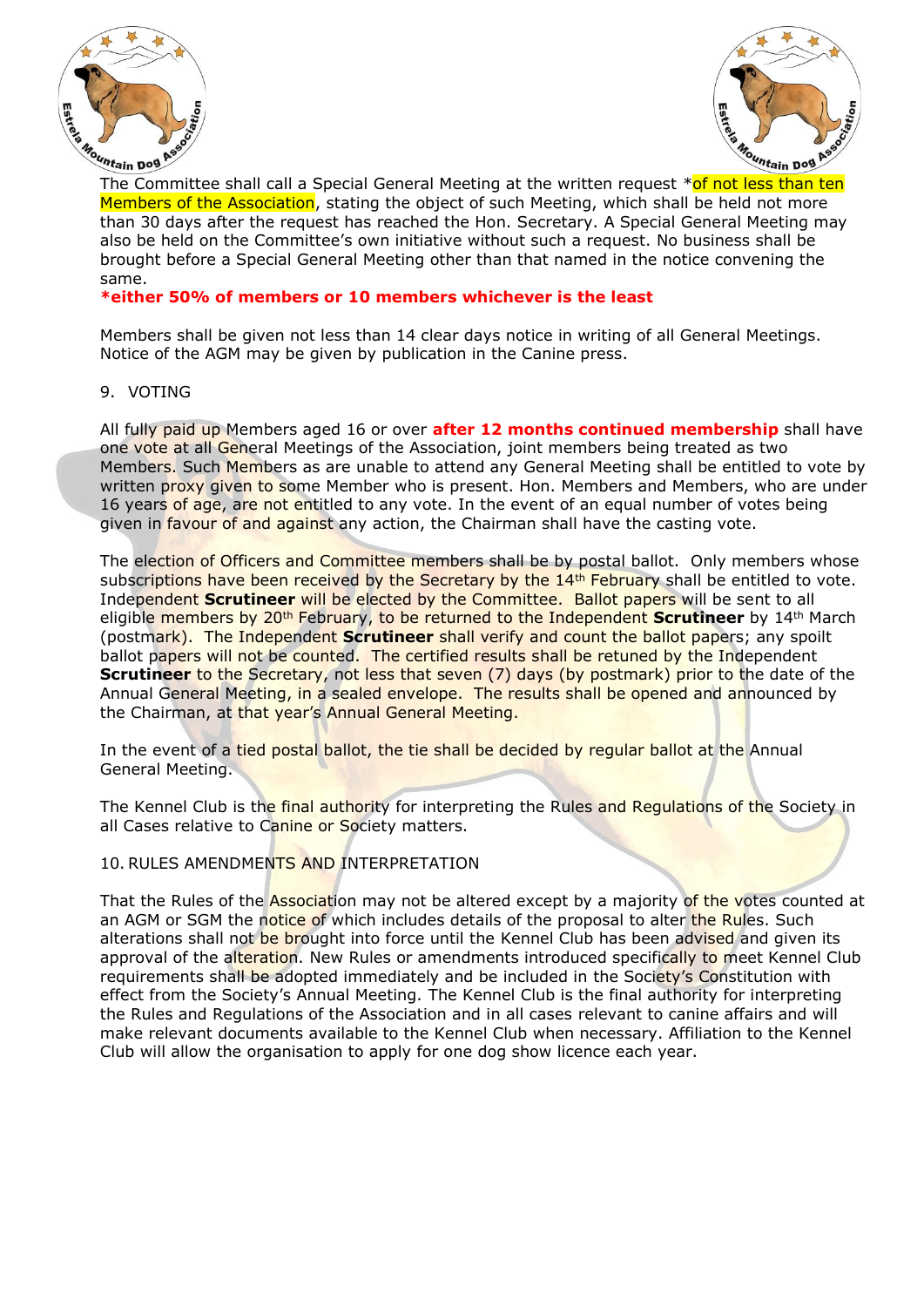



11. ANNUAL RETURNS

The Officers acknowledge that during the month of January each year Maintenance of Title fee will be forwarded to the Kennel Club by the Secretary or by Direct Debitfor the continuance of Registration and that by 31<sup>st</sup> July each year, other Returns as stipulated in Kennel Club Regulations for the Registration and Maintenance of Title of Societies and Breed Councils and Affiliation of Agriculture Societies and Municipal Authorities, will be forwarded to the Kennel Club. The Officers also acknowledge their duty to inform the Kennel club of any change of Secretary of the Society which may occur during the course of the year.

## 12. BREED SOCIETY JUDGES LIST

The Society must produce a list of Judges each year which must be submitted to the Kennel Club as part of the Society's Annual Returns. The purpose of Breed Society Judges Lists is to indicate to interested parties those persons the Society would support at different levels of judging. Membership of the Society must not be a prerequisite of judging. The lists produced must be in accordance with Kennel Club requirements for Rare Breeds.

Registered Breed Societies must produce a list of Judges each year, which must be submitted to the Kennel Club as part of the Society's Annual Returns. The purpose of Breed Society Judges Lists is to indicate to interested parties those persons a Breed Society would support at differing levels of judging. Membership of the Society must not be a prerequisite for inclusion in the lists. Judges Lists should be divided into five parts namely, A1, A2, A3, B and C, and must indicate the date on which the list will expire. On expiry a new list must be completed. A1 List - Judges who have previously been approved to award CCs in a given breed and have carried out the appointment. A2 List – Judges who, if invited to judge by a Society, would in principle be approved by the Kennel Club to award CCs in a given breed for that occasion. A3 List – Judges who are recommended by a Society as being suitable to award CCs in the breed, but not yet approved by the Kennel Club for inclusion on an A2 List. B List – Judges who have been approved by Breed Societies to judge at Shows without CCs or Open Shows. C List - Any C List drawn up by a Breed Club should comprise aspiring Judges who do not fall into any of the above categories. Such Lists should be prepared by a Judges Sub-Committee, consisting of at least 75% CC Judges for the breed, appointed by the Committee of the Society. For breeds without CCs, the Judges Sub-Committee members should be experienced Judges within the breed. Judges Sub-Committee members need not be Members of the Society Committee. Lists compiled are not subject to ratification by the committee or membership of the Society. It is recommended that such Lists be prepared by secret ballot of the Society's Judges Sub-Committee, and Societies must clearly indicate to Members the method by which persons may be nominated for inclusion in the ballot and indicate the judging experience necessary for inclusion of a person's name in the Lists

13. BY-LAWS

That the Committee is empowered to enact and promulgate such by-laws as it may consider desirable for the proper functioning of the Association or the well being or development of the Breed, always providing such by-laws are not at variance with Rules of the Association. The bylaw which requires at least two-thirds of the Committee shall come into effect from the date of their promulgation, but must be ratified by the next Annual General Meeting of the Association on pain of cancellation. No by-law which fails to obtain ratification by a General Meeting may be reinstated except by authorisation of a subsequent General Meeting.